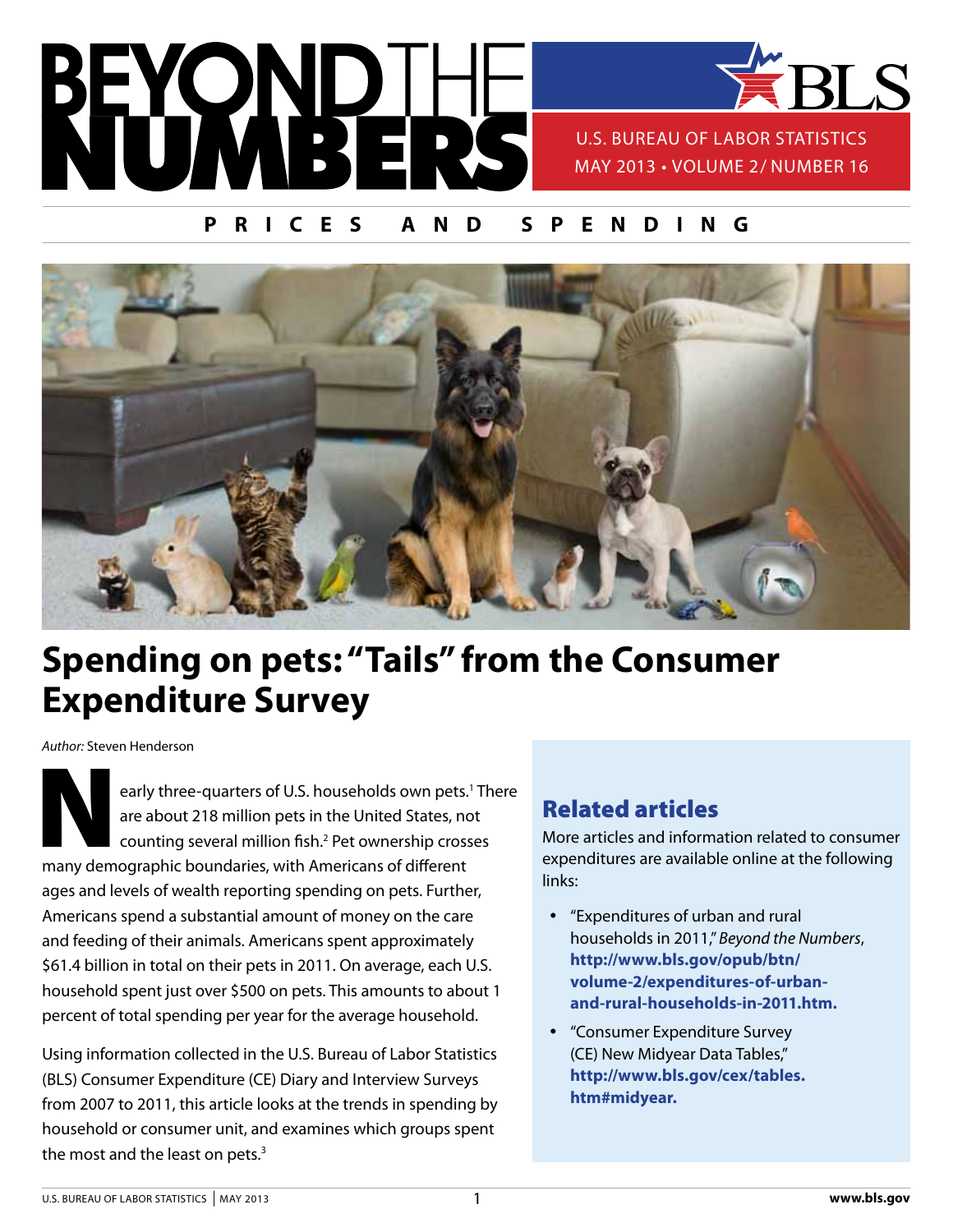Expenditures on pets include pet food, pet purchases, supplies and medicine, pet services, and veterinarian services.4 BLS data show the following:

- In 2011, households spent more on their pets annually than they spent on alcohol (\$456), residential landline phone bills (\$381), or men and boys clothing (\$404).
- Average household spending on pet food alone was \$183 in 2011. This was more than the amount spent on candy (\$87), bread (\$107), chicken (\$124), cereal (\$175), or reading materials (\$115).
- Even when spending at restaurants dropped during the recent recession (December 2007–June 2009), spending on pet food stayed constant. (See chart 1.)
- In 2011, one-sixth of U.S. households purchased pet food each week, based on entries in the CE Diary.<sup>5</sup>
- Married couples without children living at home spent the most on their pets.
- Homeowners spent almost three times as much on pets as renters did.

## Spending on pets 2007–2011

Despite the difficult economic conditions brought on by the recession, families continued to spend consistently on their pets between 2007 and 2011. Although the amount that households spent on pets varied from year to year, the share of household spending on pets stayed relatively constant, within a narrow range of 0.9 to 1.1 percent of total spending. Table 1 shows the average annual expenditures per household on total spending and the subcomponents of pet costs, as well as the variances and the percent of the sample reporting types of expenditures.<sup>6</sup>

#### Table 1

| Average annual expenditures, variances, and percent reporting for pets, 2007-2011                |                           |                           |                           |                           |                           |
|--------------------------------------------------------------------------------------------------|---------------------------|---------------------------|---------------------------|---------------------------|---------------------------|
| Item                                                                                             | 2007                      | 2008                      | 2009                      | 2010                      | 2011                      |
| <b>Total spending</b><br>Mean                                                                    | \$49,638                  | \$50,486                  | \$49,067                  | \$48,109                  | \$49,705                  |
| <b>Total spending on pets</b><br><b>Mean</b><br><b>Relative share of total spending</b>          | \$430.80<br>0.9%          | \$570.88<br>1.1%          | \$542.85<br>1.1%          | \$480.09<br>1.0%          | \$502.05<br>1.0%          |
| <b>Pet Food</b><br>Mean<br><b>Variance</b><br>Percent reporting <sup>1</sup>                     | \$146.88<br>5.3%<br>17.0% | \$163.13<br>6.3%<br>17.7% | \$168.92<br>4.5%<br>17.7% | \$165.20<br>5.5%<br>16.6% | \$182.75<br>5.3%<br>16.8% |
| Pet purchase, supplies, medicine<br>Mean<br><b>Variance</b><br>Percent reporting <sup>2</sup>    | \$139.06<br>3.9%<br>25.8% | \$164.01<br>4.7%<br>28.4% | \$165.83<br>4.5%<br>28.3% | \$162.51<br>3.4%<br>27.9% | \$140.90<br>4.5%<br>25.2% |
| <b>Pet services</b><br><b>Mean</b><br><b>Variance</b><br>Percent reporting <sup>2</sup>          | \$31.68<br>9.6%<br>5.2%   | \$36.77<br>7.4%<br>6.0%   | \$43.36<br>2.6%<br>6.1%   | \$38.87<br>7.5%<br>6.2%   | \$35.72<br>7.7%<br>6.1%   |
| <b>Veterinarian services</b><br><b>Mean</b><br><b>Variance</b><br>Percent reporting <sup>1</sup> | \$113.18<br>13.7%<br>1.6% | \$206.96<br>27.1%<br>1.9% | \$164.74<br>13.2%<br>1.8% | \$113.52<br>9.4%<br>1.4%  | \$142.60<br>12.2%<br>1.8% |

1. Weekly percent reporting values derived from Diary survey.

2. Quarterly percent reporting values derived from Interview survey.

Source: U.S. Bureau of Labor Statistics.

Note: Expenditures at the veterinarian are based on results from the CE Diary. Table 1 shows that the percent reporting an expenditure is very low, and the amount varies considerably year by year. The variance for spending on veterinarians was over 25 percent in 2008, indicating that the mean dollar amount for that year has a high degree of uncertainty.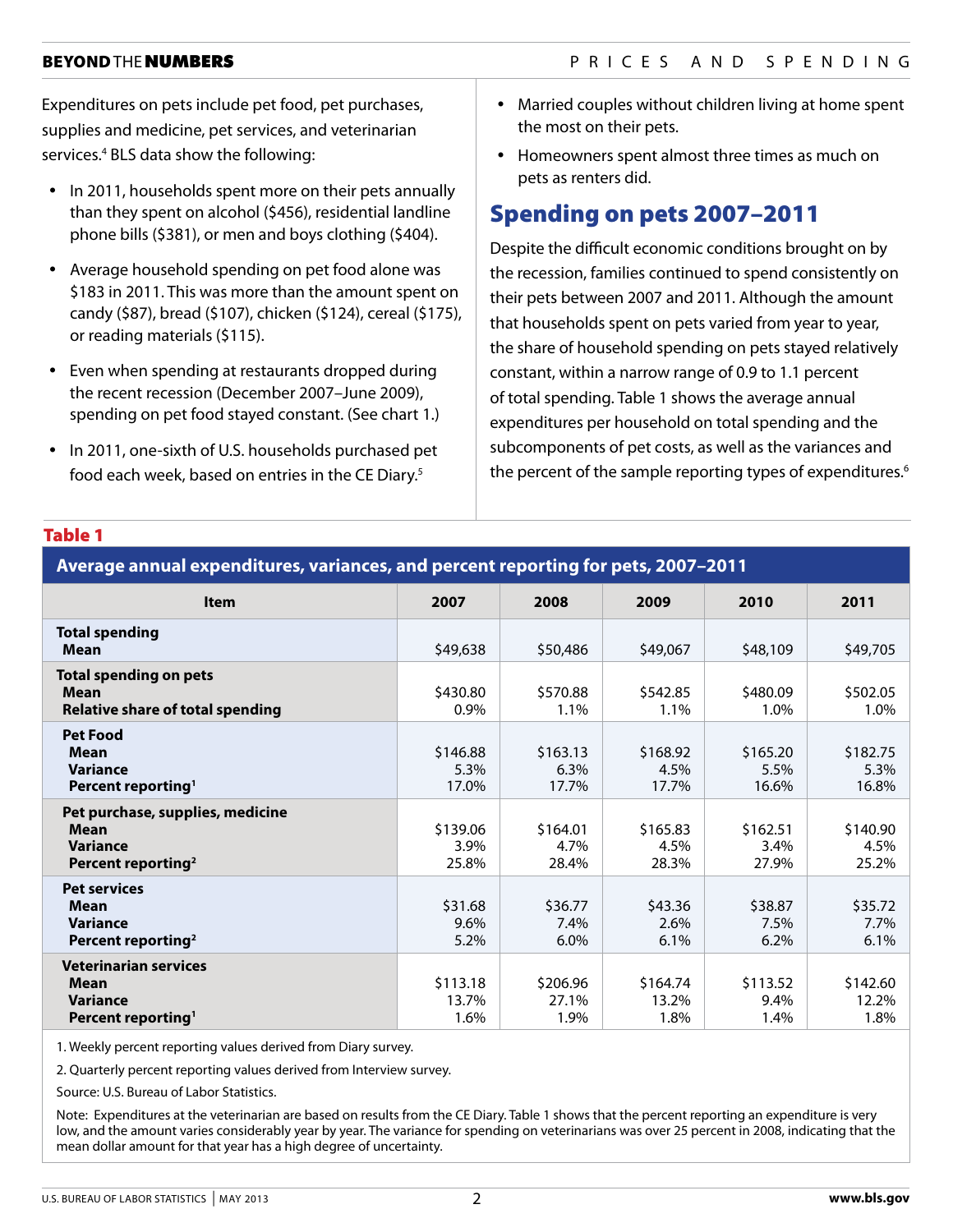## BEYOND THE NUMBERS PRICES AND SPENDING

Household spending on pet food increased very slowly or remained relatively unchanged between 2007 and 2011. In 2007, annual pet food spending was \$147, increasing to \$163 in 2008, and then leveling off at \$169 in 2009 and \$165 in 2010. The amount climbed again by less than \$20 to \$183 in 2011. In contrast, people spent less at restaurants during and after the recession. Spending on meals away from home went from \$2,668 in 2007 to its peak at \$2,698 in 2008, before dropping to \$2,619 in 2009. Spending in this category further fell to \$2,505 in 2010, before rising to \$2,620 in 2011—still below the 2007 average. (See chart 1.)

## *Spending differences by demographic characteristics*

Charts 2 through 4 highlight the pet expenditures made in 2011 by the different demographic categories.

*Household income by quintile.* Predictably, the amount households spent on pets rose with income. The middle income quintile (with income between \$35,600 and \$58,200) spent \$485 on pets annually, more than double the \$216 spent annually by the lowest quintile (income less than \$18,558). The highest quintile (income from \$93,800 and up) spent \$870 on pets in 2011, more than four times as much as the lowest quintile did. However, the relative share of spending on pets to total expenditures stayed close to 1 percent for each quintile.

*Household size.* Of the different household sizes, a single person living alone spent the least on pets, averaging \$349 in 2011. (See chart 2.) In contrast, a two-person household spent the most, with an average of \$656. The amount spent on pets then declined as the number of people in the household increased. In other words, more human mouths to feed equated to fewer dollars spent on pets. Three-person households spent \$120 less than twoperson households. Households with four people spent even less, and households with five or more people spent just \$402.

*Household composition.* Comparing expenditures of households by household type and by age of children, married couples without children living at home spent the most on their pets in 2011, spending \$698 on average. (See chart 3.) The single parent households with at least one

## Chart 1



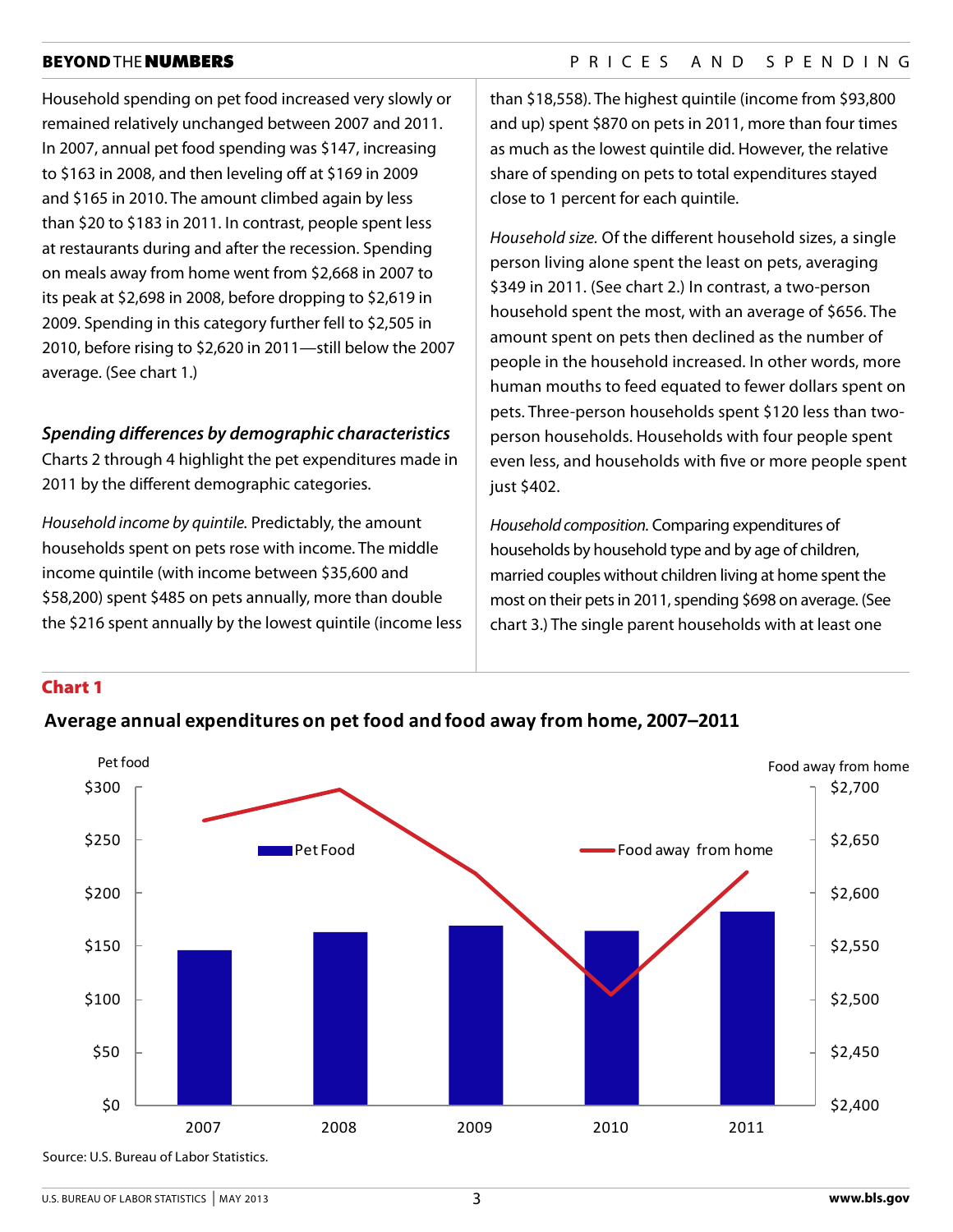#### Chart 2



## **Average annual expenditures on pets by number of people in the household, 2011 Average annual expenditures on pets by number of people in the household, 2011**

Source: U.S. Bureau of Labor Statistics.

child under age 18 spent the least on pets, with an average of \$267. Other interesting differences occur for married couples who have children. Parents with younger children spent much less on pets than those with older children. Married couples with children spent the least on pets when their oldest child was under 6; this expenditure rose by more than \$100 if the oldest child was between the ages of 6 and 17, and increased another \$100 when the oldest child at home was over age 18.

*Owner/renter status.* Not surprisingly, homeowners spent nearly three times as much on pets as renters in 2011: \$653 compared with \$221. Generally, homeowners live in residences that have more space for pets than renters have, and homeowners are less often subject to restrictive contracts that prohibit pets.

*Urban and rural.* Households in rural areas spent (\$716) considerably more than those in central city areas (\$393). In addition, the percent reporting was higher in rural areas (30 percent) for total spending on pets in 2011, compared with percent reporting in urban areas (19 percent).

*Age.* Spending on pets rose as the age of the reference person increased.<sup>7</sup> (See chart 4.) Those households with a reference person under 25 had the lowest expenditures per year, with an average of \$279 in 2011. This amount steadily increased as the age of the reference person increased, peaking at \$636 for ages 55 to 64. It dropped to \$547 for reference persons ages 65 to 74 and then to \$286 for those 75 and older. Even so, spending on pets for reference persons in their mid-70s and older was still slightly higher than spending by reference persons under 25.

## Conclusion

From 2007 to 2011, spending on pets stayed close to 1 percent of total expenditures per household, despite the recession that occurred during this time. Spending on pet food stayed constant or increased during the recession, even while spending at restaurants fell. Married couples without children living at home spent the most on their pets out of any household configuration in 2011.  $\blacksquare$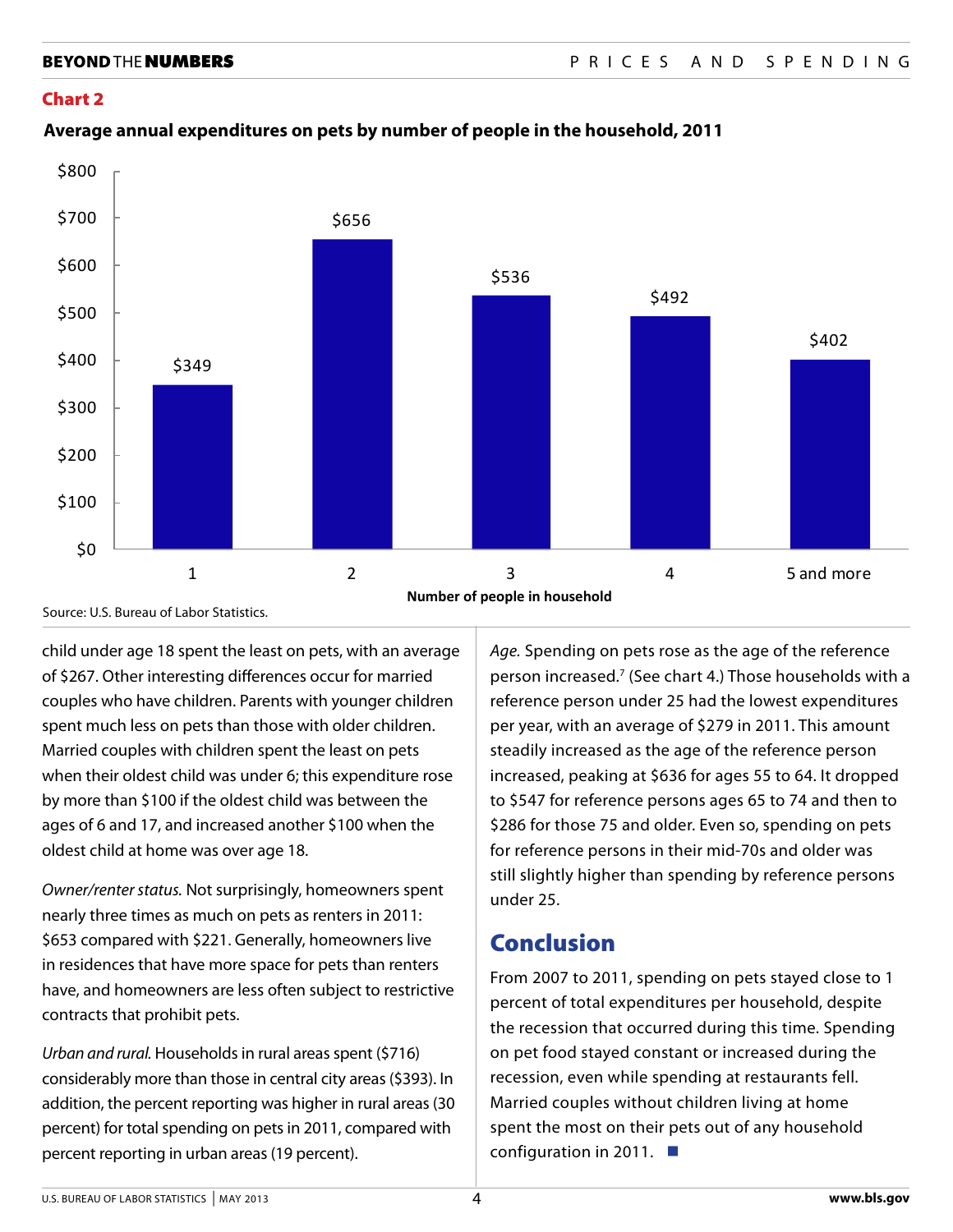### Chart 3

### **Average annual expenditures on pets by household composition, 2011**



### Chart 4

### **Average annual expenditures on pets by age of reference person, 2011**



Source: U.S. Bureau of Labor Statistics.